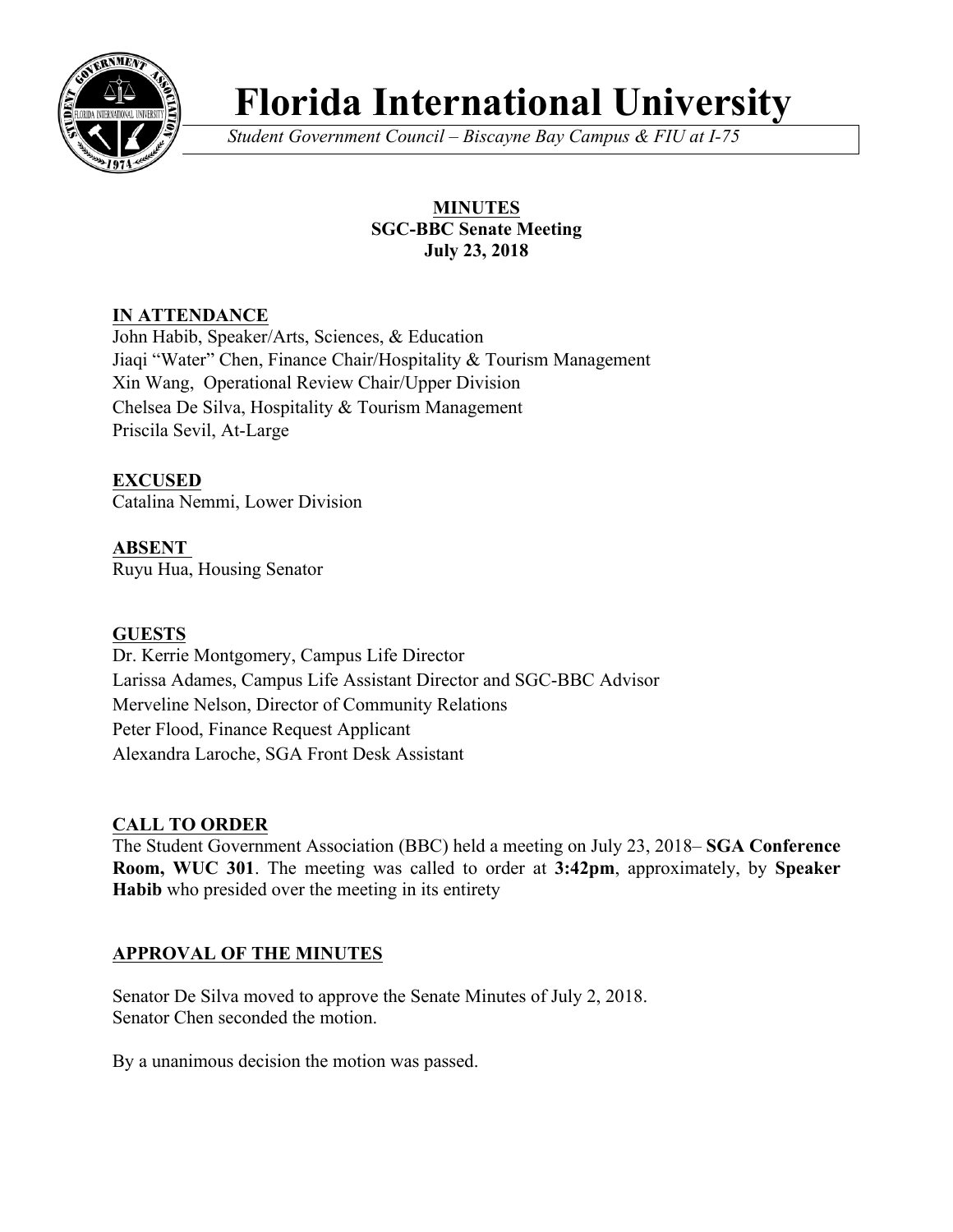Senator Chen moved to approve the Senate Minutes of July 16, 2018. Senator Sevil seconded the motion.

By a unanimous decision the motion was passed.

#### **WELCOME**

Speaker Habib welcomed the senate and explained that he, along with President Noël, and Vice President Espino just came from a NACA West trip held in Durango, Colorado. Speaker Habib explained further the purpose of NACA West and why some of the E-Board members attended this event.

#### **SPEAKER REPORT**

Speaker Habib…

- Explained that besides the approval of minutes, and the finance request that is being presented today, majority of the meeting will be focused on the discussion which will focus on a recap of the summer term as well as ideas and/or concerns any senators might have.
- Stated that during the discussion senators can also ask about anything pertaining to the NACA West trip.

## **VICE PRESIDENT REPORT**

Vice President Espino…

- Confirmed that he did go to the NACA West trip.
- Informed the senate that he received an email from Felicia Townsend and was referred to another contact in regards to the PharmaBox. It was confirmed with him that the Pharmabox(s) are required to "pay themselves" in a certain amount of time.
- Suggested that one pharmabox should be place in ACI instead of two–one in ACI and one in Bayview Housing. He explained his reason for that suggestion.
- Stated that he met with Dr.DeSantis regarding having a fitness trail on campus, almost like an outdoor gym. He explained that how it would be paid is not yet decided, but during the meeting Dr.DeSantis shared a previous quote.
- Explained that the quote that was presented to him during his meeting with Dr.DeSantis was \$30,000, and mentioned that the numbers will be different because the quote was from 2007.

Dr.Montgomery gave the senate a better idea of what a fitness trail is and what sorts of machines/exercises are often available.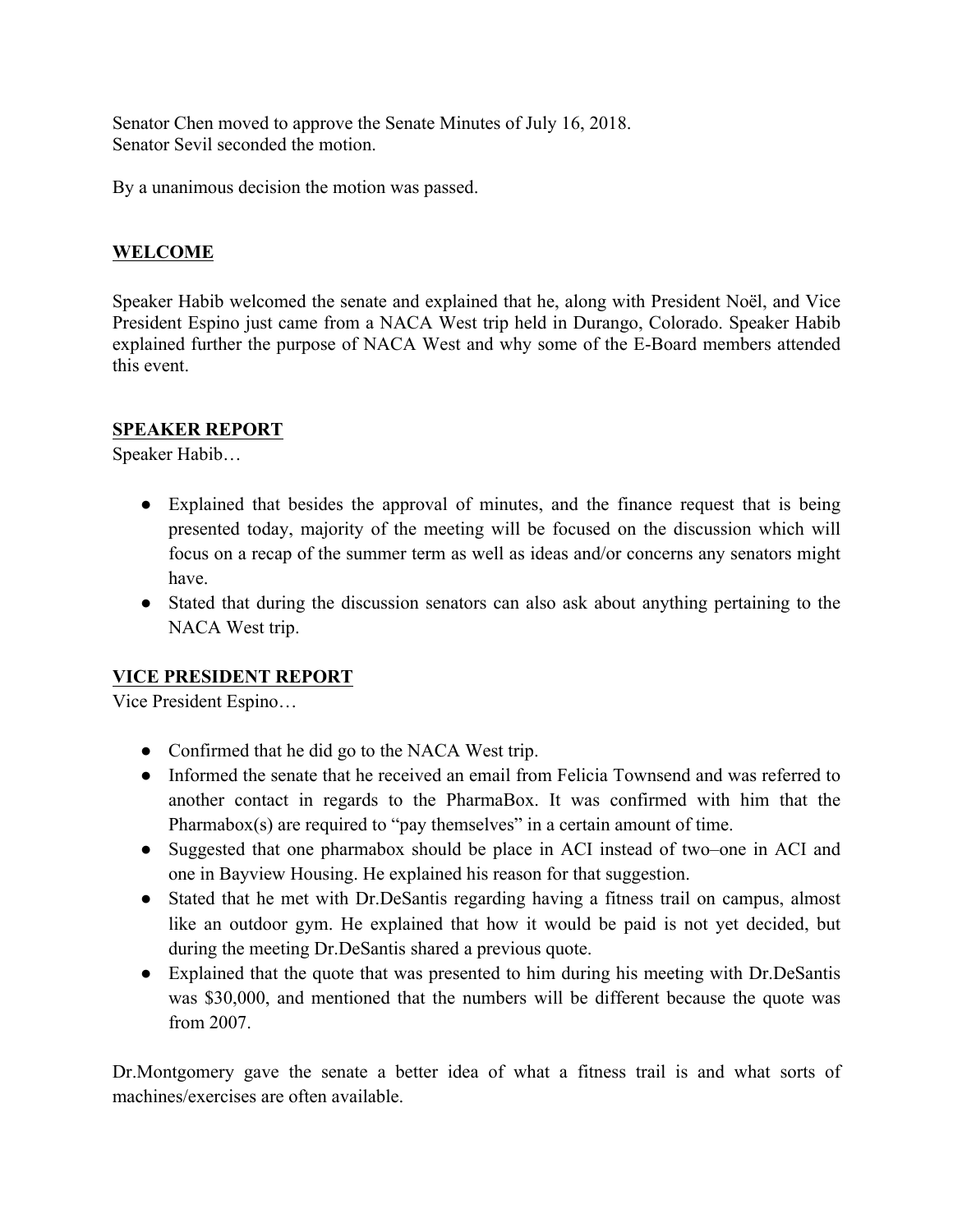• Updated the senate regarding the mangrove wall project. She shared that the only thing that is left to do is the installation process, everything else–including the location–has been chosen/processed.

## **FINANCE CHAIR REPORT**

Senator Chen…

● Introduced, Peter Flood, and explained that he will be presenting his finance request to attend the annual meeting of the Ecological Society of America from August 6-10, 2018 in New Orleans.

## **OPERATIONAL REVIEW CHAIR REPORT**

Senator Wang…

• Updated the senate on the senate resolution she is working on. She stated that she is in the process of making an appointment this tuesday and has been researching forums of different universities.

## **ADVISOR REPORT**

Ms.Adames…

• Reminded the senate of the upcoming tabling opportunities: Summer Splash this friday July 27, 2018.

Bayview Housing Move-In Day on August 18, 2018

Dr.Montgomery clarified that she has an update on Freshman Convocation

- Explained that SGA was invited to table on the first day of the fall "Week of Welcome". The event is sent to be by the water/bay.
- Stated that all of the tabling opportunities can be found in the tabling google sheet, which will be sent out to everyone again.
- Informed the senate that orgsync is no longer available and everything will now be transferred to pantherconnect.fiu.edu. All of the files that were available previously should be available.
- Asked the senate to notify her if they are not able to retrieve information on panther connect.

Dr.Montgomery…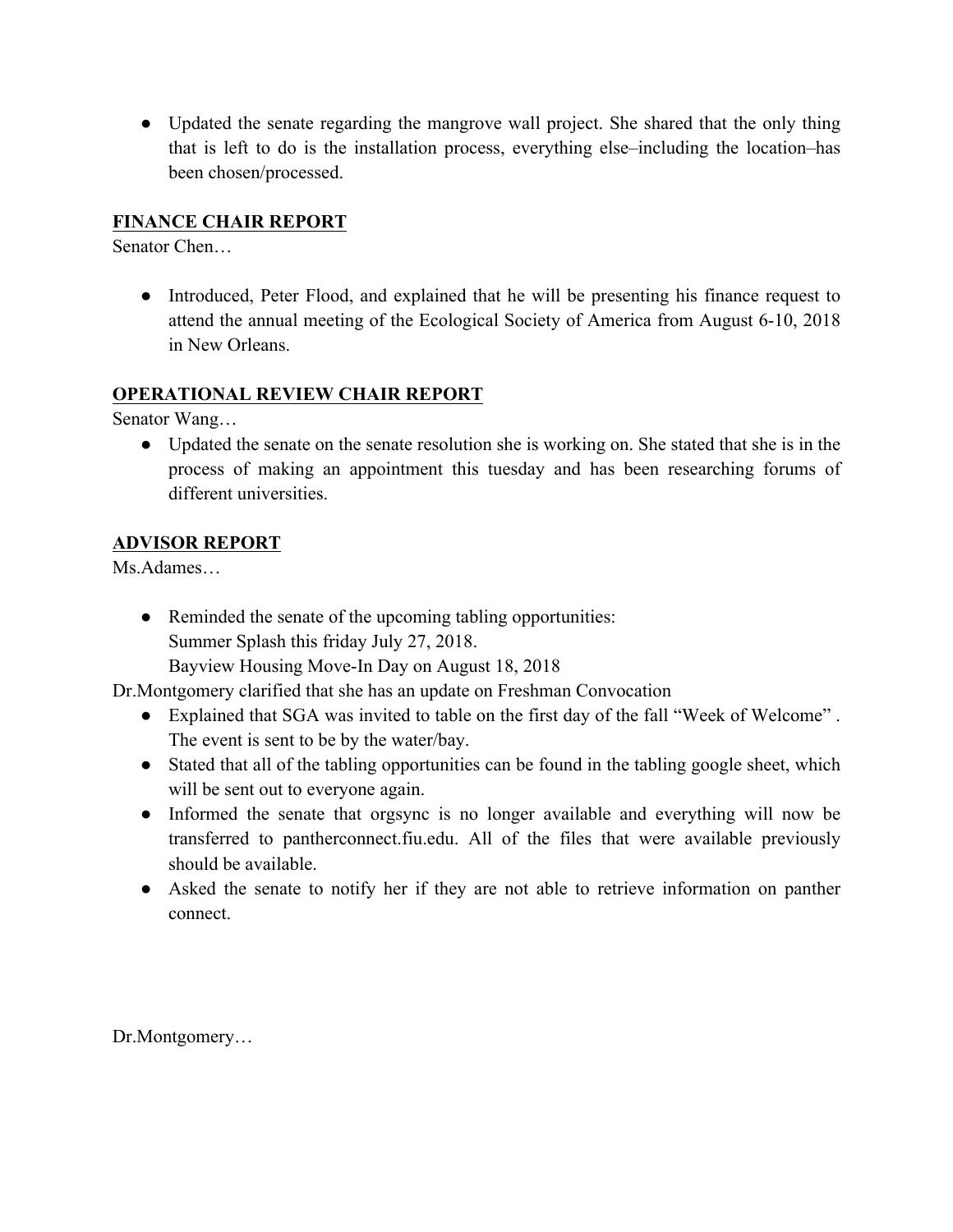- Stated that there are a lot of transitions, one being panther connect. It was also explained that although the information on orgsync was transferred to panther connect not everything is accessible and the organizations have to clean up and archive past members and past files.
- Reminded the senate to notify Larissa if they cannot access files they previously had access to.
- Explained that there is also a transition to a more centralized system. Reservations will be done through panther connect, and only a selected number of people will be able to make reservations on behalf of an organization.
- Explained the transition from Aramark to Chartwells. She added that all BBC staff of panther dining and starbucks has been retained, but all will have to also go through the transition of using a different system.
- Encouraged the senate to think of how they can help in supporting the different entities going through these transitions and also making these transitions aware to others.
- Stated that the link to reserve a table during Freshman Convocation is on panther connect and will be sent out by next week.

## **SENATOR'S REPORT**

Senator De Silva…

• Stated that she is waiting for a response regarding the senate resolution 2018.0006. She informed the senate that Melinda Parrot, Parking and Transportation Manager, will be out until the 25th of August, so she will not receive a confirmation until then.

Speaker Habib explained that the senate resolution Senator De Silva is working on creating a parking and transportation forum. Thus, Senator De Silva contacted Melinda Parrot the parking and transportation manager.

Senator Wang…

• stated that she will not be able to meet with her contact for Senate Resolution 2018.0009, so she will have to reschedule an appointment.

## **OLD BUSINESS**

## **A. Approval of the Minutes**

The senate reviewed the minutes of July 2, 2018 and July 16, 2018.

The motions regarding the approval of both minutes are found under "APPROVAL OF MINUTES"

## **NEW BUSINESS**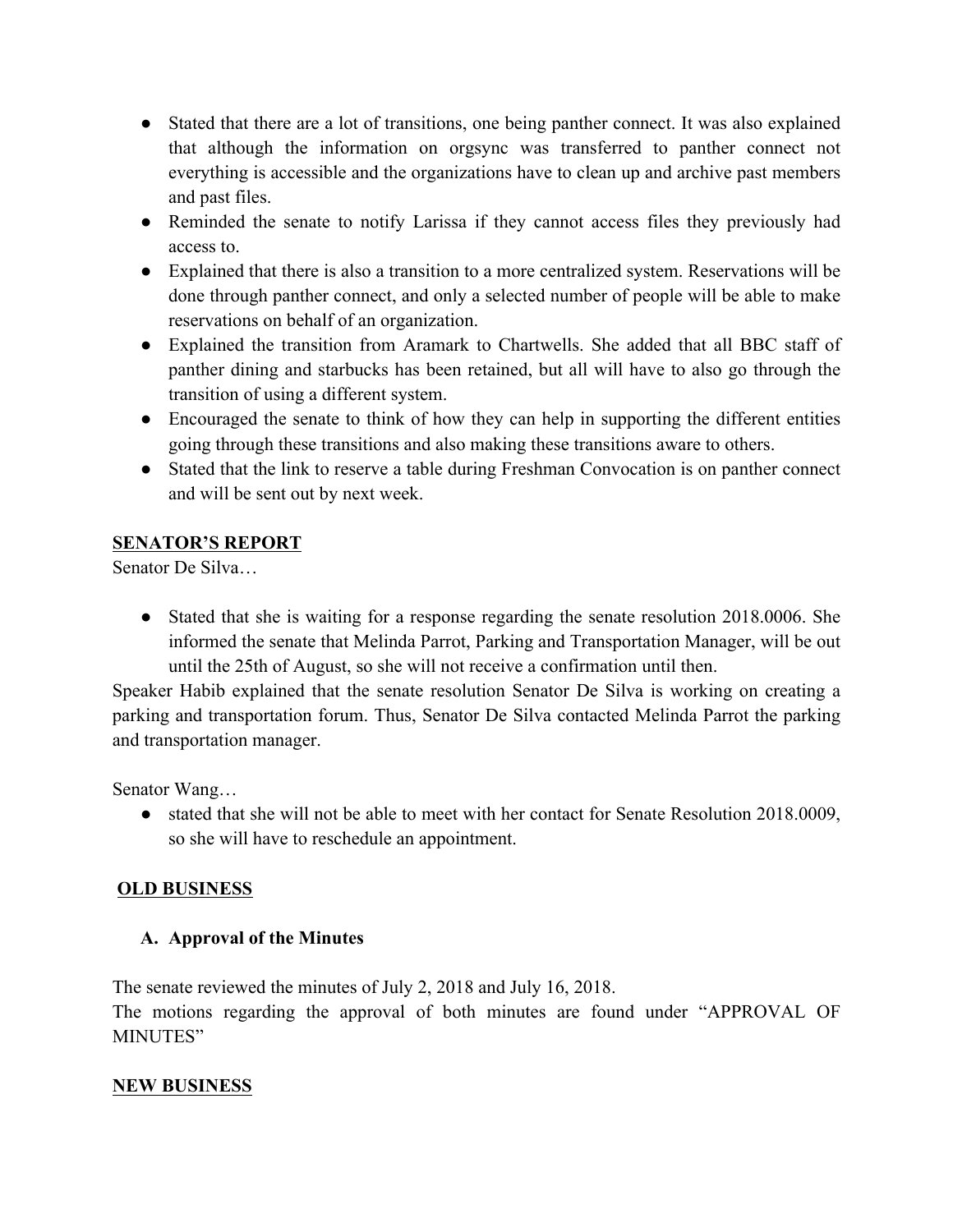#### **A. Finance Requests**

#### **I. Peter Flood**

Peter Flood presented himself to the senate and explained why he requested funding to attend the Ecological Society of America Annual meeting.

Peter Flood explained that the total cost of his trip is \$1,080 but he is requesting \$300. The senate asked questions regarding the meeting.

Senator Chen moved to fund \$300 to Peter Flood to attend the Ecological Society of America Annual Meeting.

Senator Sevil seconded the motion.

Roll Call Vote:

John Habib–Yay Jiaqi "Water" Chen–Yay Xin Wang–Yay Chelsea De Silva–Yay Priscila Sevil–Yay

By a vote of 5/0/0, Peter Flood was funded \$300 to attend the Ecological Society of America Annual Meeting.

#### **B. Discussion**

Speaker Habib open the floor for 10 minutes of discussion at 4:07pm to discuss any questions, concerns, or ideas the senate had regarding sga or the summer term.

The discussion ended at 4:17pm.

## **ANNOUNCEMENTS**

Speaker Habib…

A. General Meeting, July 25, 3:30pm, WUC 221